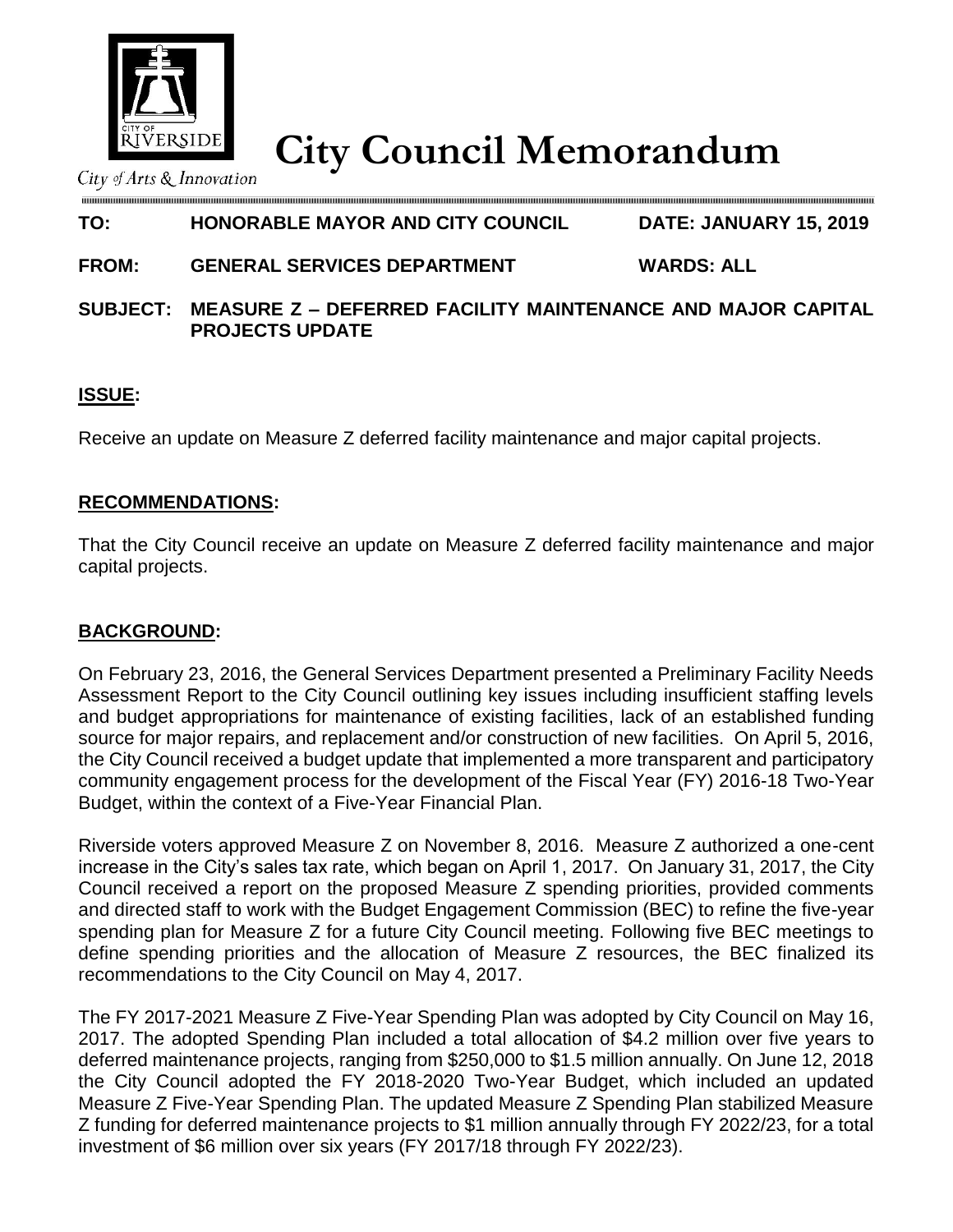On February 6, 2018, the General Services Department presented an update to the City Council on Measure Z deferred maintenance and capital projects. This update also included implementation of a Pilot Condition Assessment and Work Order Solution (Dude Solutions). The purpose of the assessment is to capture meaningful asset data to enable City staff to assess, prioritize and plan capital expenses.

#### **DISCUSSION:**

As outlined in the General Services Preliminary Needs Assessment Report to the City Council on February 23, 2016, deferred facility maintenance has undesirable consequences, including the potential for more significant and costly repairs, reduced energy efficiency, and safety or environmental concerns due to deteriorating facilities. It is not uncommon for state and local governments facing budgetary challenges to postpone infrastructure spending to future years, creating a backlog of deferred infrastructure maintenance. Fortunately, the Measure Z allocation has begun the process to reverse this practice in the City.

#### *Facility Condition Assessment and Work Order Solution*

On February 14, 2018, the City of Riverside entered into an agreement with Dude Solutions, Inc., in the amount of \$49,585 to perform a Pilot Facility Condition Assessment (FCA) at the following five (5) key City facilities: City Hall, Marcy Building, Magnolia Police Station, Villegas Community Center and Orange Terrace Community Center. The field data collection and condition assessment captured information on all major building systems down to the individual component level, including: site paving, heating and cooling systems, roofing, electrical, plumbing, elevators, and building and structural systems. This data was reviewed by staff and imported into the Work Order Solution (Solution), which includes two main applications, Work Order and Planned Maintenance. The Work Order application allows users to create and manage work orders, assign work to technicians via a mobile application, and track data for work completion. The Planned Maintenance application allows users to create recurring maintenance schedules of daily to annual tasks.

The pilot FCA and Work Order Solution trial period ended on June 30, 2018. On August 28, 2018, the City Council approved the First Amendment to the Professional Consultant Services Agreement with Dude Solutions, Inc., which will allow the General Services Department to complete the condition assessment for the remaining core City facilities, including all Police and Fire stations, community centers, libraries, the Fox Entertainment Plaza, the Riverside Municipal Auditorium, and the Riverside Convention Center, at a cost of \$118,645. This assessment is anticipated to be completed by June 30, 2019. In addition, the First Amendment includes annual software subscription renewal for the Work Order Solution at \$40,825, for a total FY 2018/19 cost of \$159,470.

#### *Public Safety Fleet Maintenance*

The Measure Z Spending Plan approved by the City Council includes funding for enhanced public safety fleet maintenance. While the General Services/Fleet Division has performed Fire fleet maintenance in-house for many years, Police fleet maintenance services were largely outsourced. Thanks to Measure Z, four additional mechanics were hired, two dedicated for in-house Police fleet maintenance, and two dedicated to address the backlog of deferred maintenance for Fire vehicles. In addition, Measure Z provided \$100,000 for tenant improvements to the existing Fleet Central Garage to accommodate in-house Police vehicle maintenance.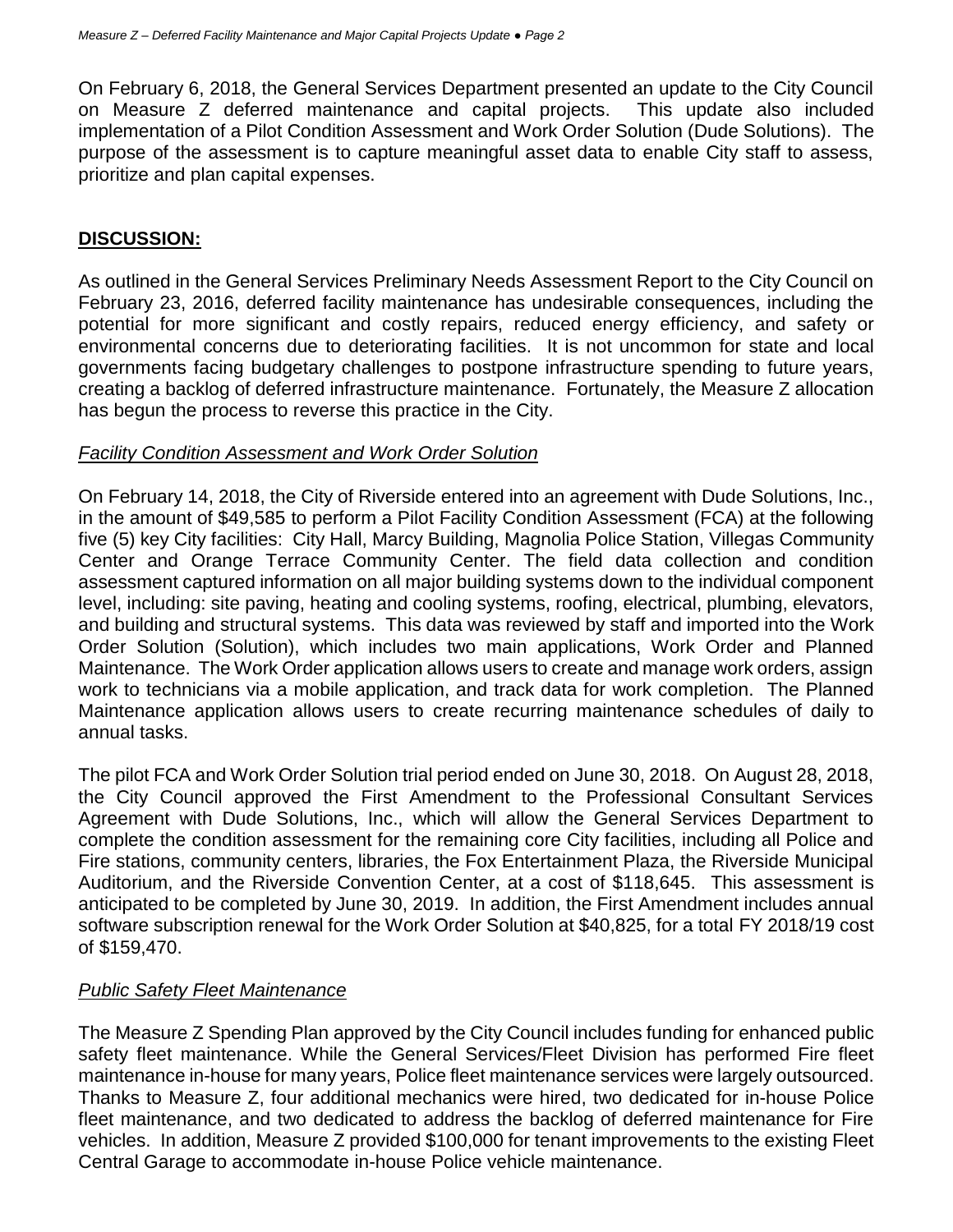General Services/Fleet Division staff worked collaboratively with the Police Department to ensure a smooth transition to in-house maintenance, with very positive results. With this transition to inhouse service, the Police Department can utilize the capabilities of General Services/Fleet as a one-stop shop for vehicle and equipment related needs, receive quicker turnaround times for service and repairs, and be certain that all necessary preventive maintenance is performed on schedule to ensure a reliable fleet and enhanced officer safety. To date, more than 2,000 work orders have been completed, each with an average turnaround time of two hours. Since General Services/Fleet assumed maintenance responsibilities, there is a high level of satisfaction with the work; a recent customer service survey noted an 89% satisfaction level.

#### *Pilot Police Vehicles Refurbishment Program*

The Measure Z Spending Plan also includes replacement needs for public safety vehicles. As a cost savings measure, the Police Department worked with General Services/Fleet Division to implement a pilot police vehicle refurbishment program. Formerly one of the most popular police fleet vehicles in North America, the Ford Crown Victoria sedan was discontinued in 2011. However, there is still a demand for these rugged sedans in the law enforcement arena. To date, fourteen police vehicles are available to be refurbished and placed back into service.

#### *Measure Z Deferred Maintenance*

The following tables outline Measure Z deferred maintenance spending completed in Fiscal Year 2017/18, and proposed Measure Z spending for FY 2018/19. These projects were prioritized to address the most immediate maintenance deficiencies in core City facilities, including water infiltration, life safety and security, and comfort. Due to the nature of facilities maintenance, project priorities for FY 2018/19 are subject to change and contingency funds have been set aside for unanticipated facility needs.

| <b>Project Name</b>           | <b>Brief Description</b>              | <b>Ward</b> | <b>Measure Z</b><br>(Actuals and<br>Encumbered) |
|-------------------------------|---------------------------------------|-------------|-------------------------------------------------|
| <b>Facility Condition</b>     | Complete asset inventory on           | All         | \$49,585                                        |
| Assessment/Work Order         | select core City facilities as        |             |                                                 |
| <b>System Pilot</b>           | outlined above                        |             |                                                 |
| <b>Fleet Facility Capital</b> | <b>Modify existing Central Garage</b> | 4           | \$119,626                                       |
| Repairs                       | space to accommodate in-house         |             |                                                 |
|                               | Police fleet maintenance.             |             |                                                 |
| <b>Fire Station 8 Roof</b>    | Replace 40+ year old slate roof       | 6           | \$72,840                                        |
| La Sierra Library Roof        | Replace 45+ year old metal roof       |             | \$115,432                                       |
| <b>Orange Police Station</b>  | Leak repairs to flat gravel roof,     | 1           | \$48,000                                        |
| Roof                          | ongoing leaking                       |             |                                                 |
| <b>Arlanza Community</b>      | Installation of new HVAC              | 6           | \$21,000                                        |
| Center HVAC                   |                                       |             |                                                 |
| Dales HVAC                    | Installation of new HVAC              | 1           | \$40,000                                        |
| City Hall Security - Doors    | Replace exterior doors and add        |             | \$41,614                                        |
| Retrofit                      | card access devices for improved      |             |                                                 |
|                               | security                              |             |                                                 |
| Security Lighting -           | Corporation Yard Parking LED;         | 1, 4        | \$30,800                                        |

## **FY 2017-18 Measure Z Projects Completed**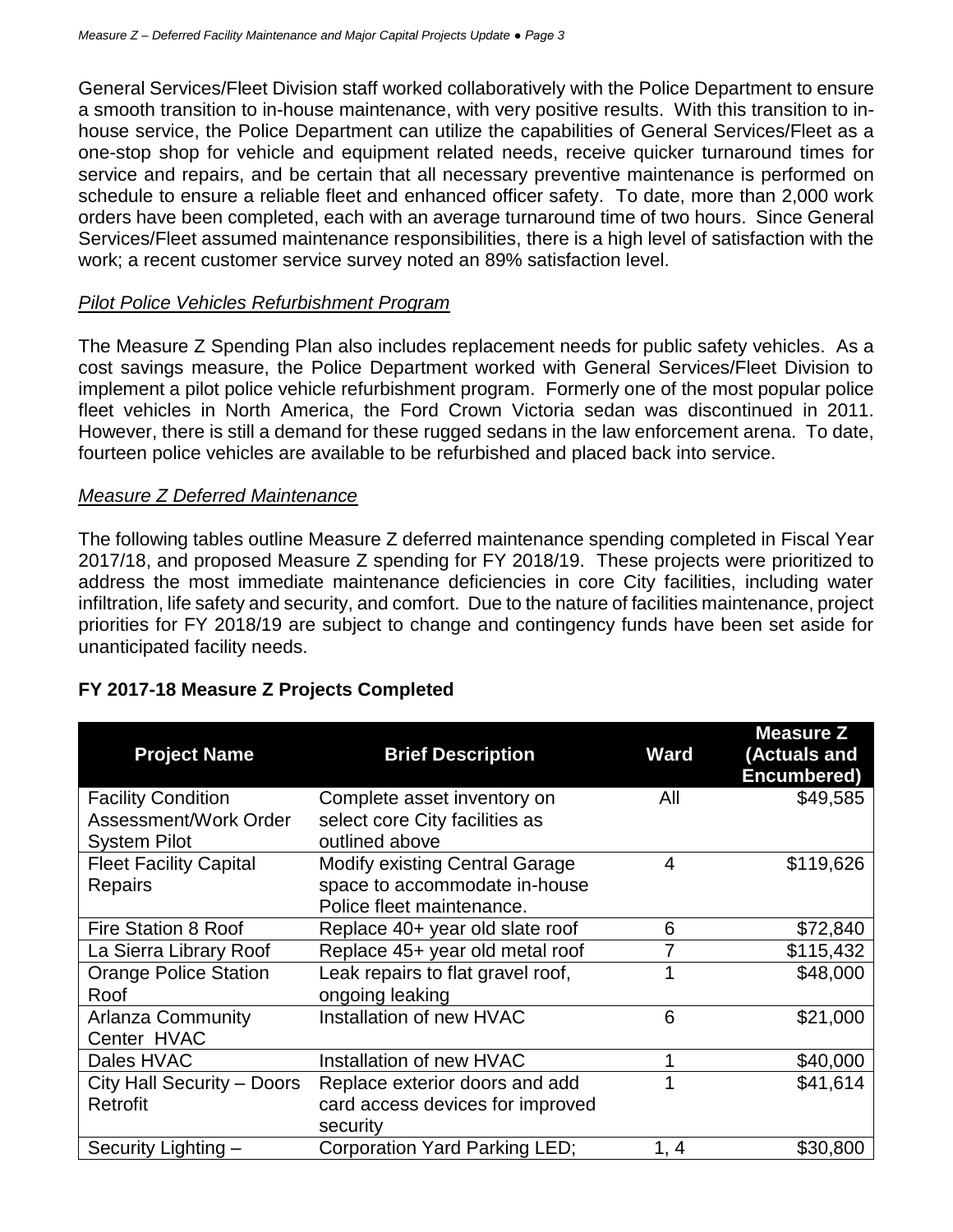| <b>Project Name</b>         | <b>Brief Description</b>         | <b>Ward</b> | <b>Measure Z</b><br>(Actuals and<br>Encumbered) |
|-----------------------------|----------------------------------|-------------|-------------------------------------------------|
| <b>Multiple Facilities</b>  | <b>City Hall Parking LED</b>     |             |                                                 |
| Pool Filter Replacements    | <b>Hunt and Shamel Parks</b>     | 5, 3        | \$120,000                                       |
| <b>Heritage House Porch</b> | <b>Porch Railing Replacement</b> | 5           | \$41,350                                        |
| <b>Municipal Auditorium</b> | Building automation upgrade      |             | \$31,900                                        |
| Contingency/carryover       |                                  |             | \$367,853                                       |
| <b>TOTAL</b>                |                                  |             | \$1,100,000                                     |

## **FY 2018-19 Proposed Measure Z Projects**

| <b>Project Name</b>         | <b>Brief Description</b>             | <b>Ward</b>    | <b>Est. Measure Z</b> |
|-----------------------------|--------------------------------------|----------------|-----------------------|
| <b>City Hall Fire Alarm</b> | Original fire/life safety system;    | 1              | \$200,000             |
| Upgrade                     | proprietary and outdated             |                |                       |
| City Hall Fan/HVAC          | Original fans 45+ years old, no      | 1              | \$120,000             |
| Repair/Replacement          | longer manufactured and support      |                |                       |
|                             | is limited. (Funds carried over      |                |                       |
|                             | from FY 2017/18)                     |                |                       |
| <b>Urban Search and</b>     | Replace roof on Urban Search         | $\overline{4}$ | \$96,815              |
| <b>Rescue Warehouse</b>     | and Rescue warehouse (Funds          |                |                       |
| Roof                        | carried over from FY 2017/18.)       |                |                       |
| <b>Cesar Chavez</b>         | Replacement of HVAC                  | $\overline{2}$ | \$75,000              |
| <b>Community Center</b>     |                                      |                |                       |
| <b>HVAC Replacement</b>     |                                      |                |                       |
| <b>Asset Inventory</b>      | <b>Complete Dude Solutions asset</b> | All            | \$159,470             |
|                             | inventory and software               |                |                       |
|                             | development for remaining core       |                |                       |
|                             | City and Parks owned facilities      |                |                       |
| Parking Lot Rehabs          | City Hall, La Sierra Library and     | 1, 7, 4        | \$138,715             |
|                             | portions of City Corporation Yard    |                |                       |
| <b>Fire Station Exhaust</b> | Stations 6, 13 and 14                | 1, 2           | \$105,000             |
| Fan Replacement             |                                      |                |                       |
| Eastside Library            | Replace/Repair HVAC                  | $\overline{2}$ | \$60,000              |
| <b>HVAC</b>                 |                                      |                |                       |
| Magnolia PD HVAC            | Replace/Repair HVAC                  | 6              | \$45,000              |
| <b>TOTAL Proposed:</b>      |                                      |                | \$1,000,000           |

## *New Downtown Main Library*

The Measure Z funding plan includes financing for a new Downtown Main Library, to be constructed at 3911 University Avenue. The proposed new state of the art 3-story Main Library building is approximately 42,000 square feet. The design includes modified program spaces, covered areas, an open breezeway, archive space, and facility amenities. The Council report requesting approval to award the construction bid is scheduled for City Council consideration on January 15, 2019.

To date, \$1,733,106.75 from Measure Z has been spent on architectural and engineering design services for the proposed new Downtown Main Library.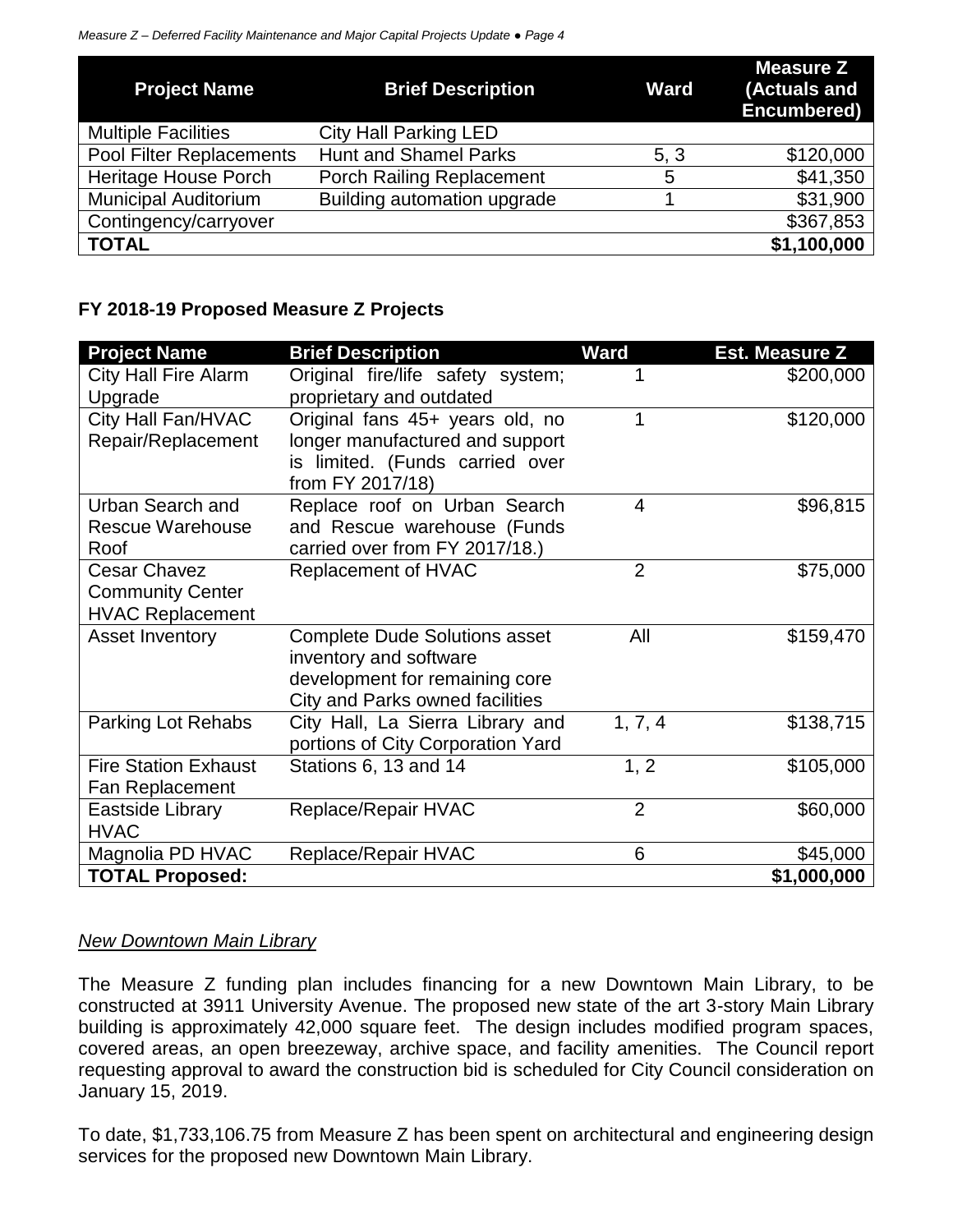#### *Riverside Metropolitan Museum Expansion and Rehabilitation*

The Measure Z funding plan includes financing of \$13.7 million for the Riverside Metropolitan Museum (RMM) expansion and rehabilitation. Constructed in 1912 as a United States Post Office, the RMM exemplifies the California Mission/Spanish architecture style popular at the time and is listed in the National Register of Historic Places. The proposed rehabilitation and expansion of the RMM will significantly improve the functionality of the facility by providing flexible exhibit space to accommodate both permanent and traveling exhibits, improve technical interaction with patrons, and provide improved access to the facility. The project scope is currently under development, with a Request for Proposals issued August 30, 2018, seeking an architectural firm experienced in innovative museum design.

Seventeen highly qualified companies submitted proposals for the project. A selection panel of three individuals from within the City and three from the community was established to evaluate all 17 proposals based on each element of the established criteria. Eight companies were invited to interview with the panel on December 11, 2018 and December 13, 2018. A recommendation for Phase 1 Project Design Services is tentatively scheduled for City Council consideration in late February 2019.

To date, no Measure Z funds have been spent for the Riverside Metropolitan Museum Expansion and Rehabilitation.

#### *New Police Department Headquarters*

Measure Z includes financing of \$35 million to construct a new Police Department Headquarters. Site selection is currently underway, and no Measure Z funds have been spent for this project to date.

#### *Downtown Parking Garage*

Measure Z includes financing of \$15 million to construct a new parking garage in the downtown area (site to be determined). To date, no Measure Z funds have been spent for this project.

#### *Eastside Library Site Selection*

The Measure Z funding plan includes \$100,000 for site selection for the proposed new SPC Jesus S. Duran Eastside Library. A community meeting and tour was held on July 12, 2018 to receive input from the Eastside community on possible sites, including University Avenue at Bobby Bonds Park, a vacant lot at Ottawa Avenue, and on Martin Luther King Boulevard at Bordwell Park. After consideration of community input, City staff toured the Bobby Bonds Park site on September 27, 2018, and is moving forward to bring a joint presentation to the Parks and Recreation Commission and Board of Library Trustees regarding the Bobby Bonds Park site option in January 2019. Subsequently, recommendations shall be presented to the City Council, including approval to issue a Request for Proposals for Phase 1 Design Services. Phase 1 Project Design Services shall include, but not be limited to: building size, site placement and configuration, conducting public meetings, presentations to key stakeholders, conceptual plans and cost estimate for the proposed Eastside Library.

To date, no Measure Z funds have been spent for the Eastside Library project.